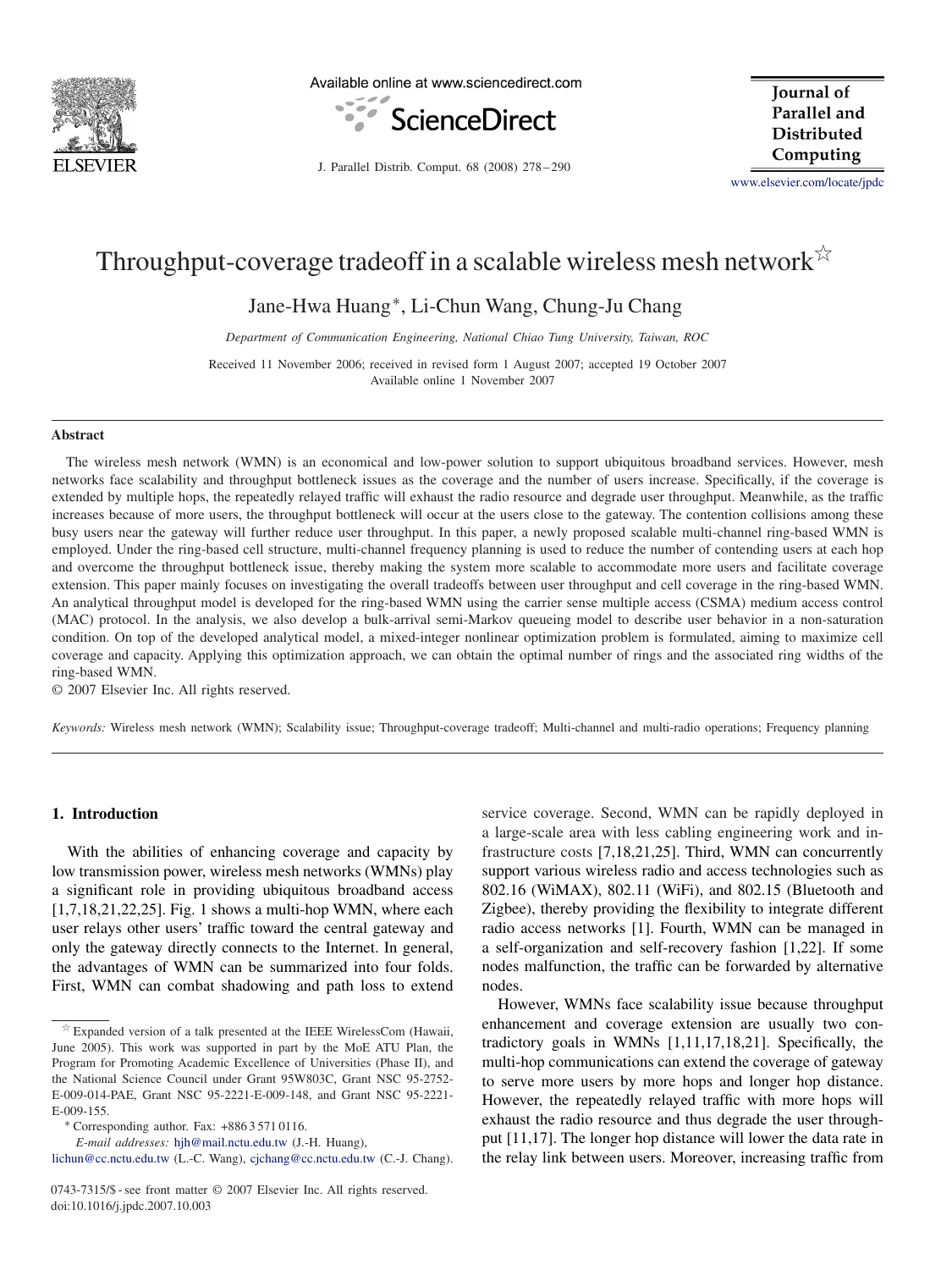

<span id="page-1-1"></span><span id="page-1-0"></span>Fig. 1. Ring-based cell architecture for a scalable wireless mesh network, where each ring is allocated with different channels.

more users will induce the throughput bottleneck at the users near the gateway, thereby further degrading user throughput. Therefore, while multi-hop communication is used to extend coverage with more users, how to improve user throughput is a key challenge in designing a scalable WMN.

In the literature, the performances of WMNs have been studied mainly from two directions [\[9,](#page-11-8)[18](#page-11-3)[–21\].](#page-11-4) On one hand, the authors in [\[20\]](#page-11-9) demonstrated the advantage of a multi-hop WMN over a single-hop network in terms of coverage by simulations. On the other hand, the results in [\[9](#page-11-8)[,19\]](#page-11-10) showed that with *k* users in an ad hoc network, the throughput per user is scaled like  $O(1/\sqrt{k \log k})$ . Moreover, the authors in [\[18\]](#page-11-3) pointed out that the user's throughput in the WMN decreases sharply as  $O(1/k)$ because of the throughput bottleneck at the gateway. To resolve the scalability issue, our previous work [\[13\]](#page-11-11) proposed a ringbased WMN. The work in [\[13\]](#page-11-11) investigated the delay and cell capacity tradeoff in a WMN. To our knowledge, a few papers have studied the overall performances of user throughput and cell coverage of the WMN [\[21\].](#page-11-4) However, the work [\[21\]](#page-11-4) considered the single-user case.

To resolve the scalability and throughput bottleneck issues, this paper employs the newly proposed ring-based WMN in [\[13\],](#page-11-11) where the rings in a cell are allocated with different channels as shown in Fig. [1.](#page-1-0) This WMN is scalable due to the following two factors. First, multi-channel frequency planning can reduce the number of users contending for the same channel, and overcome the throughput bottleneck issue at the gateway. Second, with the capability to adjust the ring width to control the contention level, the ring structure can facilitate managing throughput in a WMN.

This paper investigates the optimal tradeoff between user throughput and cell coverage in the scalable ring-based WMN. We develop an analytical throughput model by considering the impacts of ring-based cell structure and frame contentions in the carrier sense multiple access (CSMA) medium access control (MAC) protocol. In the throughput analysis, we also develop a bulk-arrival semi-Markov model to describe user behavior under the non-saturation condition. On top of the developed analytical model, we formulate an optimization problem aiming to improve the performance tradeoff between throughput and coverage. With the optimization technique, we can determine the optimal number of rings and the associated ring widths in a mesh cell.

The rest of this paper is organized as follows. Section [2](#page-1-1) discusses the considered scalable ring-based WMN. In Section [3,](#page-2-0) we formulate an optimization problem to maximize coverage and capacity of a mesh network. Section [4](#page-3-0) investigates the channel activity in the ring-based WMN, with considering the impact of ring structure on frame contentions. On top of the channel activity concept, in Section [5](#page-6-0) we develop a MAC throughput model for the considered WMN. Numerical examples are shown in Section [6.](#page-8-0) Concluding remarks are given in Section [7.](#page-10-0)

### **2. Scalable ring-based WMN**

#### *2.1. Network architecture and assumptions*

Fig. [1](#page-1-0) shows the scalable ring-based WMN, where stationary mesh users form a multi-hop network to extend cell coverage. The mesh cell is divided into several rings  $A_i$ ,  $i = 1, 2, \ldots, n$ , determined by *n* concentric circles centered at the gateway with radii  $r_1 < r_2 < \cdots < r_n$ . The user in ring  $A_i$  connects to the gateway by an *i*-hop communication. The users in the inner rings will relay data for users in the outer rings toward the gateway and only the gateway connects to the Internet directly. Clearly, this WMN can be rapidly deployed in a large-scale area with less cabling engineering work.

The ring-based WMN operates in a multi-channel with multi-interface fashion. In a mesh cell, the rings are allocated with different channels to avoid inter-ring co-channel interference and reduce contention collisions. As shown in Fig. [1,](#page-1-0) the user in ring  $A_i$  communicates with the users in rings  $A_{i-1}$ and  $A_{i+1}$  at different channels  $f_i$  and  $f_{i+1}$ , respectively. This frequency planning is simple because it only needs to design each ring width to ensure a sufficient co-channel reuse distance without interference. We also assume that each user is equipped with two radio interfaces as in [\[1\].](#page-11-1) With multiple interfaces independently operating at different channels, each user can concurrently receive and deliver the relay traffic, thereby improving the throughput and delay performances. In addition, the WMN can work well even if employing the legacy CSMA MAC protocol, which in turns avoids complexity and compatibility issues.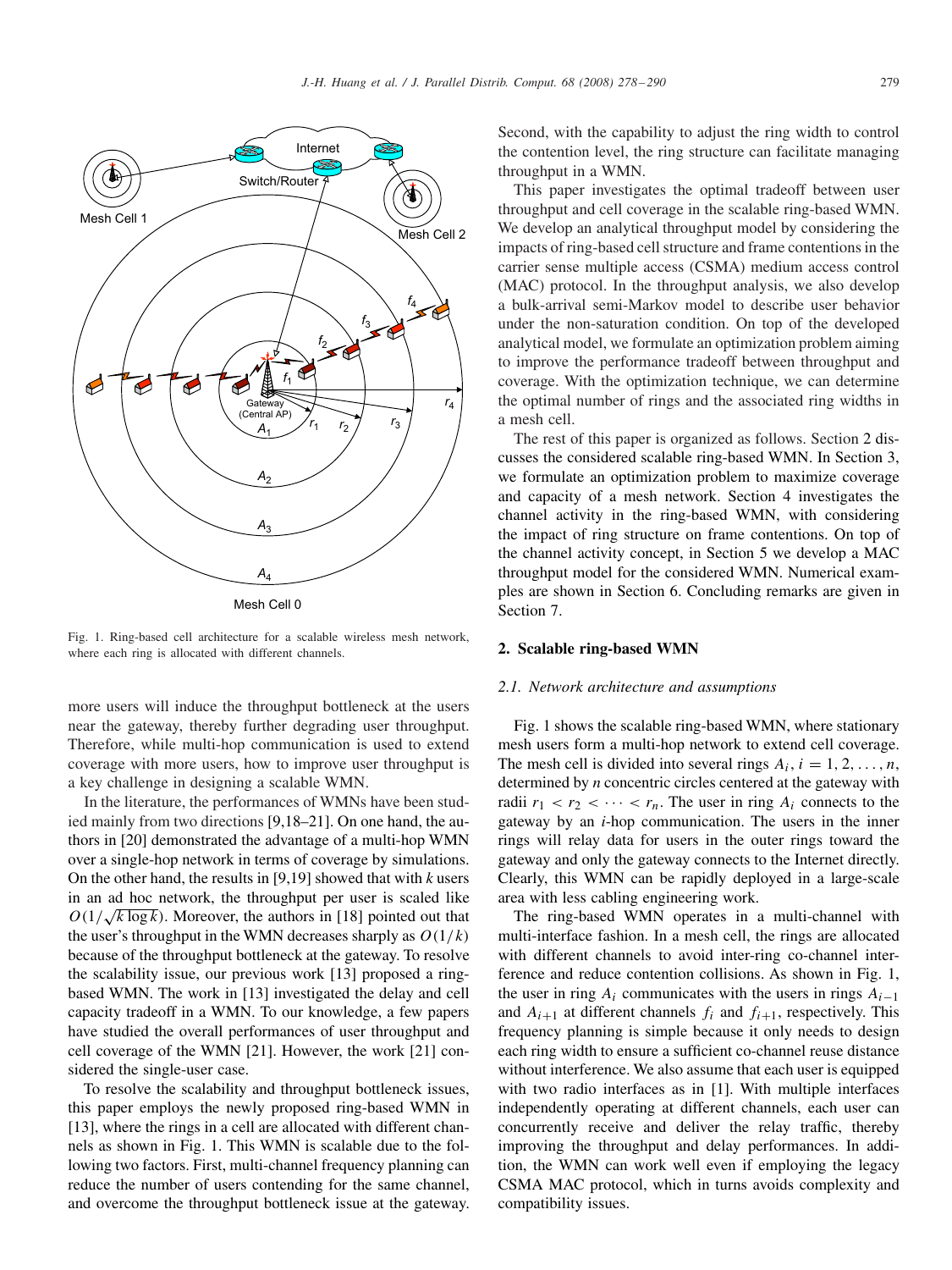

<span id="page-2-1"></span><span id="page-2-0"></span>Fig. 2. Example of a three-cell WMN with 12 available channels. Four buffer rings between two co-channel rings are ensured, and the congested inner rings  $(A_1-A_2)$  are sectorized.

<span id="page-2-2"></span>Spectrum and hardware costs are the major concerns in the multi-channel with multi-interface systems. However, there are multiple channels available in wireless local area networks (WLANs), for example, 12 channels assigned for the IEEE 802.11a WLAN [16,23]. The price of radio interface also goes down rapidly, since the WLAN has become an off-the-shelf product.

# *2.2. Ring-based frequency planning*

Now, we explain the ring-based frequency assignment by a three-cell WMN as shown in Fig. [2.](#page-2-1) In this example, channels 1.3 and 4.6 are assigned to the sectors in the innermost rings  $A_1$  and  $A_2$  of each cell. Channels 7–9 are repeatedly allocated to the middle rings  $A_3$  and  $A_4$  of the cells with four buffer rings. Channels  $10-12$  are allocated to rings  $A_5$  of the cells, respectively. Then, with four buffer rings, the channels  $1-3$ are reused in the outer rings  $A<sub>6</sub>$ . This example shows that 12 available channels can ensure four buffer rings between two co-channel rings. Besides, the channels allocated to the inner rings can be spatially reused in the outer rings with a sufficient reuse distance.

<span id="page-2-3"></span>Referring to Fig. [2,](#page-2-1) we also suggest sectorizing the congested inner rings and allocating a different channel to each sector, to overcome the throughput bottleneck issue near the gateway. In a WMN, the users in the inner rings near the gateway will relay more traffic than the users in the outer rings. By partitioning the inner rings into several sectors to reduce the number of contending users, the throughput can be further improved. In this example, the innermost rings of each cell are divided into three sectors. Apparently, if more non-overlapping channels are available, more inner rings can be sectorized without

inter-ring co-channel interferences to enhance cell capacity and coverage.

In practice, the WLAN users may interfere with this ringbased WMN operating at the unlicensed band, and thus the throughput of each user will decrease. In this situation, we suggest allocating the channels with less interference to the congested inner rings to ensure throughput. To understand performance bound of this multi-hop network, this interference issue is not considered in this paper.

# *2.3. Scalability*

Most traditional WMNs are not scalable to cell coverage because the user throughput is not guaranteed with increasing collisions. By contrast, the employed ring-based WMN is scalable to coverage since the ring-based frequency planning can reduce the number of contending users to resolve the contention issue. Then, the user throughput can be ensured by properly designing the ring widths in a mesh cell. The remaining important problem lies in the way to determine the optimal ring widths to achieve the optimal performance tradeoff between user throughput and cell coverage.

### **3. Coverage and capacity maximization**

# *3.1. Problem formulation*

Both user throughput and cell coverage performance issues will impact the design of WMN. From a deployment cost perspective, a larger coverage per cell is better since fewer gateways are needed. From a user throughput viewpoint, however, a smaller cell is preferred since fewer users contend for the same channel. In the following, we formulate an optimization problem to find out the best number of rings and the optimal ring widths in a cell subject to the tradeoff between user throughput and cell coverage.

To begin with, we discuss the constraints in the considered optimization problem:

• The capacity  $H_C(i)$  of the lowest-rate link in ring  $A_i$  should be greater than the carried traffic load  $R_i$  of one mesh user. That is,

$$
H_{\mathcal{C}}(i) = H_i(r_i - r_{i-1}) \ge R_i, \tag{1}
$$

where  $(r_i - r_{i-1})$  is the width of ring  $A_i$  and  $H_i(d)$  represents the link capacity between two users at a separation distance *d*. This constraint guarantees the minimum throughput for each user. Fig. [3](#page-3-1) shows some examples of lowest-rate links, for example, the link between users  $P_{C,i}$  and  $Q_{C,i}$  at the ring boundaries with a separation distance  $d = (r_i - r_{i-1}).$ 

• The ring width  $(r_i - r_{i-1})$  should be less than the maximum reception range. Therefore,

$$
(r_i - r_{i-1}) \leq d_{\text{max}}.\tag{2}
$$

• The ring width should be greater than the average distance  $d_{\text{min}}$  between two neighboring users. Hence,

$$
(r_i - r_{i-1}) \geq d_{\min},\tag{3}
$$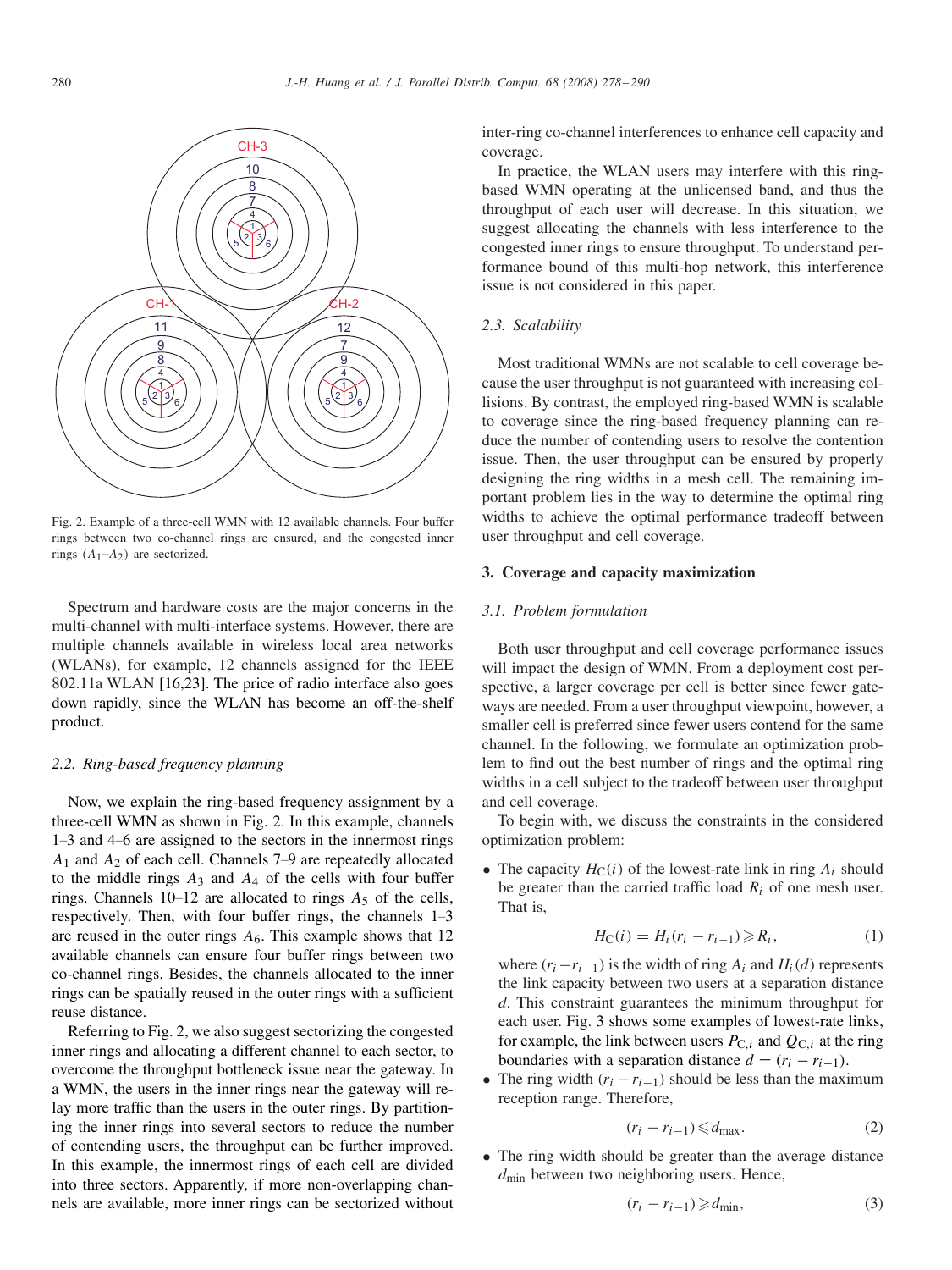

<span id="page-3-4"></span><span id="page-3-2"></span><span id="page-3-1"></span>Fig. 3. Examples of the lowest-rate links for a mesh cell with  $n = 4$ .

where  $d_{\text{min}} = 1/\sqrt{\rho}$  (m) is dependent on the user density  $\rho$  (users/m<sup>2</sup>). This constraint also represents the limit on the hop distance due to user density.

### *3.2. Optimization approach*

From the above considerations, the optimal cell coverage and capacity issues in a WMN can be formulated as a mixed-integer nonlinear programming (MINLP) problem with the nonlinear objective function [\(4\)](#page-3-2). The decision variables includes the number of rings in a mesh cell, *n* (which is an integer) and the radii  $r_1, r_2, \ldots, r_n$ . The objective is to maximize the coverage of a mesh cell. In this scalable ring-based WMN, the ring-based frequency planning resolves the collision issue as cell overage increases. Therefore, the optimal coverage and capacity will be achieved simultaneously, since more users in a mesh cell can also lead to higher cell capacity. The optimal system parameters for the ring-based WMN can be determined by solving the following optimization problem:

$$
\underset{n, r_1, r_2, \dots, r_n}{\text{MAX}} \quad r_n \text{ (cell coverage)}, \tag{4}
$$

subject to 
$$
H_C(i) \ge R_i
$$
,  $(5)$ 

$$
d_{\max} \geqslant (r_i - r_{i-1}) \geqslant d_{\min}.\tag{6}
$$

<span id="page-3-3"></span><span id="page-3-0"></span>In this paper, cell coverage is defined as cell radius  $r_n$ , and cell capacity is the overall throughput of a cell, that is,  $\rho \pi r_n^2 R_D$ , where  $\rho$  is the user density, and  $R_D$  is the traffic load generated by each user.

# **4. Channel activity in the ring-based WMN**

This section discusses the channel activity seen by an individual user employing the CSMA MAC protocol in the ringbased WMN. On top of the channel activity concept, we will develop an analytical throughput model for the considered WMN in Section [5.](#page-6-0)

From a particular user's viewpoint, there are five types of channel activities in the WMN:

- (1) successful frame transmission;
- (2) unsuccessful frame transmission;
- (3) empty slot, where all users are in backoff or idle;
- (4) successful frame transmission from other users;
- (5) unsuccessful frame transmission from other users.

For clarity, the channel activity is described by a sequence of *activity time slots* [\[2,](#page-11-12)[3,](#page-11-13)[6\].](#page-11-14) Subject to the backoff procedures, the slot duration  $T_j$  for the channel activity type *j* is equal to

$$
\begin{cases}\nT_1 = T_4 = T_S, \\
T_2 = T_5 = T_C, \\
T_3 = \sigma,\n\end{cases} (7)
$$

where  $\sigma$  is the duration of an empty slot,  $T_s$  and  $T_c$  are the successful transmission time and collision duration, respectively. Therefore, the average duration  $T_v$  of activity time slot can be written as

$$
T_v = \sum_{j=1}^{5} v_j T_j.
$$
 (8)

Here,  $v_j$  is the corresponding probability for the channel activity type as calculated in the following, and  $\sum_{j=1}^{5} v_j = 1$ .

# *4.1. Assumptions*

In the following, we consider the case where the traffic is unidirectional from the users to the gateway. The developed analytical method can be extended straightforwardly for the case with bidirectional traffic. We need to consider the contentions from the users with downlink traffic, and thus the number of contending users increases. It may also need to consider the asymmetric traffic load in downlink and uplink. Therefore, the users contending for the same channel may have different traffic loads. To clarify the developed analytical approach, this paper focuses on a simplified case with uplink traffic as an example.

To understand the coverage and capacity performance bounds in a ring-based WMN, we also assume that all the traffic is forwarded in the centripetal direction toward the gateway. Moreover, there always exists an intermediate relay node at the appropriate position. In a real WMN, the next-hop node may be too far away from the current node and therefore user throughput may degrade. In this situation, it may be needed to deploy a pure relay station to help forward data as discussed in [\[21\].](#page-11-4) In other cases, if the traffic is not forwarded in the centripetal direction, the throughput and coverage performances may degrade due to longer hop distance required.

### *4.2. Frame contention under ring-based cell structure*

To investigate the channel activity in the ring-based WMN, we should consider the impacts of ring-based cell structure on frame contentions. At first, we define the *mutually interfered region* as an area in which any two users can sense the activity of each other. In Fig. [4,](#page-4-0) the area including users *C* and *D* is an example of a mutually interfered region. Since each ring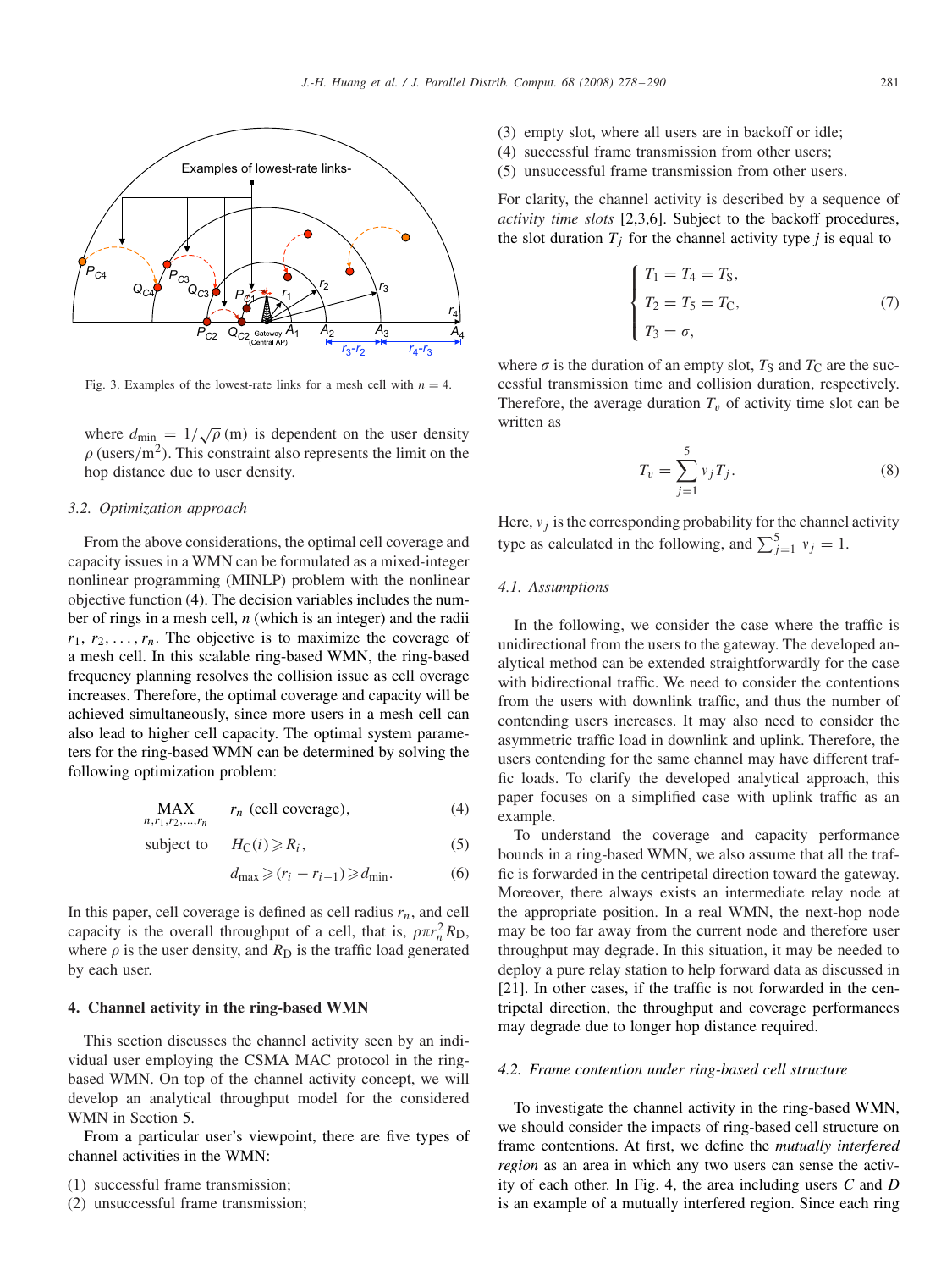

Fig. 4. Examples of wireless collision domain and mutually interfered region.

<span id="page-4-1"></span><span id="page-4-0"></span>is allocated with a different channel, a mutually interfered region is the intersection of two circles and the associated ring, depending on the locations of considered users and the interference distance. For simplicity, we assume that the mutually interfered region can be approximated as an annulus sector as shown in the figure. Suppose that all the users transmit at the same power and the interference distance is  $l_{RC}$ . Referring to Fig. [4,](#page-4-0) the central angle  $\theta_{S,i}$  of a mutually interfered region in ring  $A_i$  is equal to

$$
\theta_{S,i} = 2\sin^{-1}\left(\frac{l_{RC}}{r_i + r_{i-1}}\right) \quad \text{for } l_{RC} < (r_i + r_{i-1}).\tag{9}
$$

<span id="page-4-2"></span>If  $l_{RC} \ge (r_i + r_{i-1})$ , we define  $\theta_{S,i} = 2\pi$ . This means that the whole ring is in the same mutually interfered region. Clearly, the area of a mutually interfered region is  $A_{S,i} = (\theta_{S,i}/2\pi)a_i$ and  $a_i = \pi (r_i^2 - r_{i-1}^2)$  is the area of ring  $A_i$ .

Then, we define the *wireless collision domain* as the area in which at any instant at most one user can successfully deliver data traffic at a particular frequency. As shown in Fig. [4,](#page-4-0) the wireless collision domain in ring  $A_i$  is also approximated as an annulus sector with a central angle of  $\theta_{W,i} = \theta_{S,i-1}$ , and its area is  $A_{W,i} = (\theta_{W,i}/2\pi)a_i$ . The phenomenon of  $\theta_{W,i} =$  $\theta_{S,i-1}$  is due to the fact that the request-to-send/clear-to-send (RTS/CTS) mechanism is employed to avoid the hidden node problem. Referring to the example in Fig. [4,](#page-4-0) user *A* in ring  $A_i$  is sending data to user *B* in ring  $A_{i-1}$ . Meanwhile, since users *P* and *A* are not in the same mutually interfered region, user *P* in ring  $A_i$  can send an RTS request to users  $Q$  in ring Ai−1. However, user *Q* will not reply the CTS to *P*, because it has overheard the CTS of *B* and determined that the channel is busy. This example shows that users *P* and *A* are in the same wireless collision domain even though they are not in the same mutually interfered region. Furthermore, the central angle  $\theta_{W,i}$ of wireless collision domain in ring  $A_i$  is determined by the angle  $\theta_{S,i-1}$  of mutually interfered region in the inner ring  $A_{i-1}$ , that is,  $\theta_{W,i} = \theta_{S,i-1}$ .

The example in Fig. [4](#page-4-0) also shows that the transmission form the user in region  $V_R$  invalidates the RTS request of  $P$ . Hence, we define the region  $V_R$  with a central angle of  $(\theta_{W,i} - \theta_{S,i})$ as the *working-in-vain region* of *P*. These effects of the ring structure on frame contentions will be incorporated into the throughput model later.

Note that the innermost ring  $A_1$  is in the same wireless collision domain and  $\theta_{W,1} = 2\pi$  since all users in ring  $A_1$  can overhead the CTS from the gateway. By sectorizing ring  $A_1$  as shown in Fig. [2,](#page-2-1) the number of contending users is decreased by a factor of three since  $\theta_{W,1} = 2\pi/3$ . Thus, the contention collisions can be also reduced to resolve the throughput bottleneck issue in the WMN.

### *4.3. Successful/unsuccessful transmission*

As shown in Fig. [5,](#page-5-0) user *P* can successfully send data as long as no other user is transmitting in the adjacent wireless collision domains of *P*. Consider user *P* and its two wireless collision domains influenced by the closest two neighboring transmitters  $P_L$  and  $P_R$ , which are out of the mutually interfered regions of *P* as shown in the figure. Note that the considered area of angle  $2\theta_{W,i}$  will be influenced by at most two neighboring transmitters (for example, users  $P_L$  and  $P_R$ ). Other transmitters (for example, users  $P'_{\rm L}$  and  $P'_{\rm R}$ ) are too far away and will not affect the considered area. Let  $\psi_L$  and  $\psi_R$  represent the positions of  $P_L$  and  $P_R$ , respectively. If one of the transmitters  $P_L$  and  $P_R$ is within the working-in-vain regions of *P*, that is,  $\psi_{I}$ ,  $\psi_{R} \in$  $[\theta_{S,i}, \theta_{W,i}]$ , user *P* can still send the RTS request to user *Q*, but user *Q* cannot reply the CTS, as discussed in Section [4.2.](#page-3-3) Suppose that  $Z_{W,i}$  is the average probability (average fraction of time) of a wireless collision domain in which a user is sending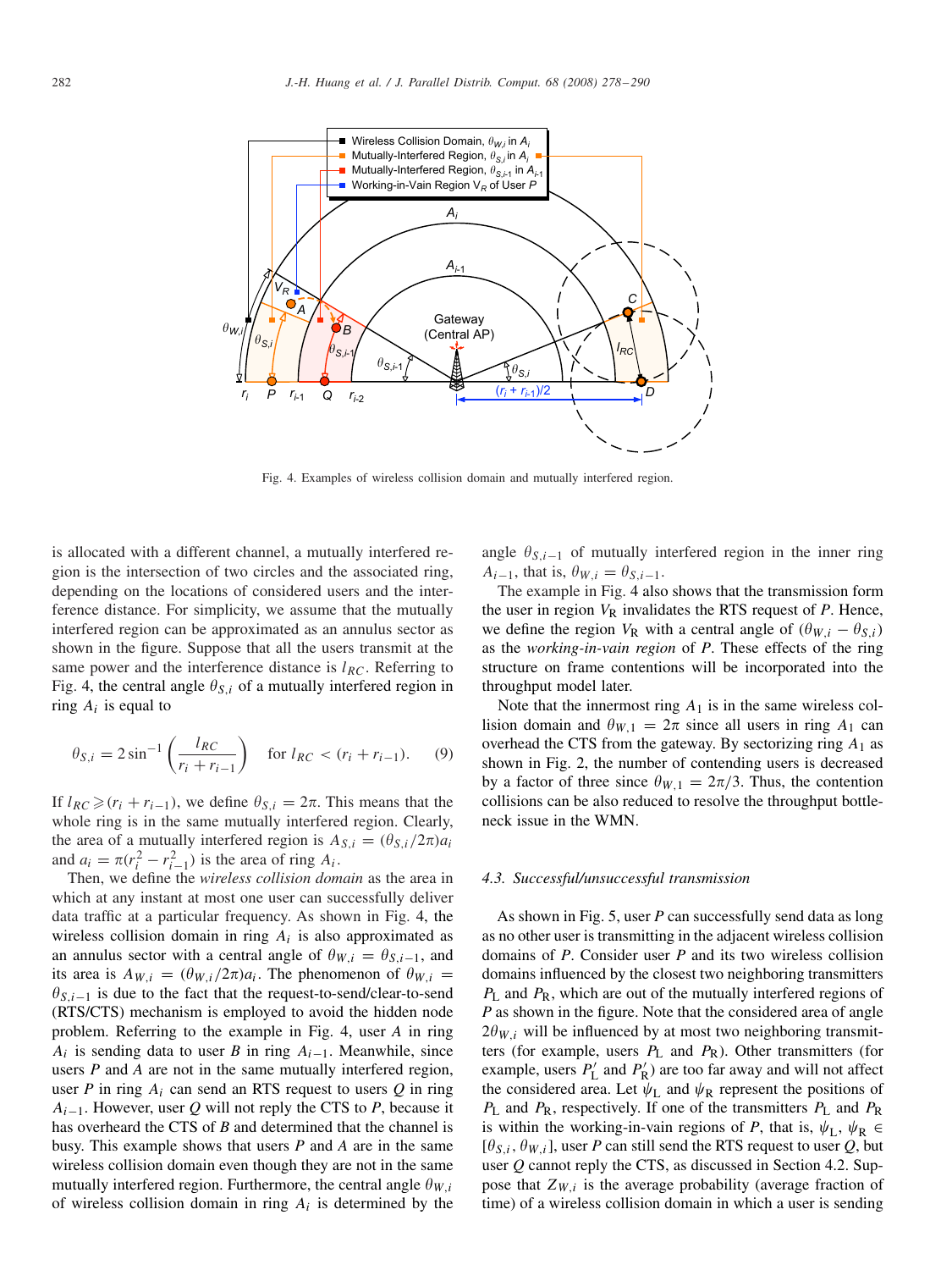

<span id="page-5-0"></span>Fig. 5. The considered user P and two adjacent wireless collision domains, where user P is contending for the radio channel.

<span id="page-5-1"></span>data as detailed in [\(30\)](#page-8-1). Then, the working-in-vain probability  $p_v$  of user *P* can be expressed as

$$
p_{v} = 1 - \Pr \{ \psi_{L}, \psi_{R} \notin [\theta_{S,i}, \theta_{W,i}] \}
$$
  
= 1 - \left[ 1 - Z\_{W,i} \frac{\theta\_{W,i} - \theta\_{S,i}}{\theta\_{W,i}} \right]^{2}, (10)

where  $Z_{W,i}$  accounts for the existence probability of transmitter  $P_L$  ( $P_R$ ) which is affecting the considered area.

Now, we consider the case where both transmitters  $P_L$  and  $P_R$  are not in the working-in-vain regions of user  $P$ , that is,  $\psi_L, \psi_R \in [0, \theta_{S,i}]$ . In the considered area of angle  $2\theta_{W,i}$ , only the users in the area  $\{2A_{W,i} - (X_L + X_R)\}\)$  can send RTS frames as shown in Fig. [5.](#page-5-0) Those users in regions  $X_L$  and  $X_R$  will not send their requests since they can sense the transmissions of  $P_L$  and  $P_R$ . Let  $\overline{\phi}_X$  be the average central angle for region  $X_{\text{L}}$ , and  $A_{W,i}$  be the area of a wireless collision domain of user *P*. Therefore, the average number of contending users  $C_{1,i}$  in the considered area of angle  $2\theta_{W,i}$  is equal to the average number of users in the area of  $\{2A_{W,i} - (X_L + X_R)\}.$ Consequently,

$$
c_{1,i} = \frac{\rho a_i}{2\pi} 2(\theta w_{,i} - Zw_{,i} \overline{\phi}_X)
$$
  

$$
= \frac{\rho a_i}{\pi} \left( \theta w_{,i} - \frac{Zw_{,i}}{\theta w_{,i}} \int_0^{\theta s_{,i}} \psi_L d\psi_L \right)
$$
  

$$
= \rho (r_i^2 - r_{r-1}^2) \left( \theta w_{,i} - \frac{Zw_{,i} \theta_{S,i}^2}{2\theta w_{,i}} \right), \qquad (11)
$$

where  $\rho$  is the user density;  $a_i = \pi (r_i^2 - r_{i-1}^2)$  is the area of ring  $A_i$ ;  $\theta_{S,i}$  is the central angle of the mutually interfered region as defined in [\(9\)](#page-4-1);  $\phi_X = (\psi_L + \theta_{S,i}) - \theta_{S,i} = \psi_L$  is the central angle of region  $X_L$  and  $\psi_L$  is uniformly distributed in [0,  $\theta_{W,i}$ ] as shown in Fig. [5.](#page-5-0) Subject to the RTS/CTS procedures, the frame collisions may only occur when the contending users concurrently deliver their RTS requests. Let  $\tau$  be the average probability of an active user sending the RTS request at the beginning of an activity slot. Suppose that  $\pi_0$  is the average probability of a user being idle due to empty queue. Incorporating the impacts of ring structure on frame contention, the unsuccessful transmission probability  $p_u$  can be computed by

$$
p_{\mathbf{u}} = p_{\mathbf{v}} + (1 - p_{\mathbf{v}})[1 - (1 - \tau(1 - \pi_0))^{C_{1,i} - 1}].
$$
 (12)

In [\(12\)](#page-5-1), the first term is the probability that at least one transmitter is inside the working-in-vain regions of *P*. That is, user *P* will not receive the CTS response. The second term represents the probability that the RTS request from *P* is collided with other RTS frames.

Thus, given that the considered user has a non-empty queue, the probability that this user successfully/unsuccessfully sends data frame in an activity slot can be expressed as

$$
v_1 = \tau(1 - p_u),\tag{13}
$$

$$
v_2 = \tau p_u. \tag{14}
$$

# *4.4. Empty slot*

As shown in Fig. [6,](#page-6-1) user *P* observes an empty slot if all the users in the adjacent mutually interfered regions of user *P* are silent. In the figure, the users in regions  $Y_L$  and  $Y_R$  will not send RTS since  $P_L$  and  $P_R$  are transmitting. Let  $\overline{\phi}_Y$  be the average central angle of region  $Y_L$ , and  $A_{S,i}$  be the area of a mutually interfered region of user *P*. The average number of contending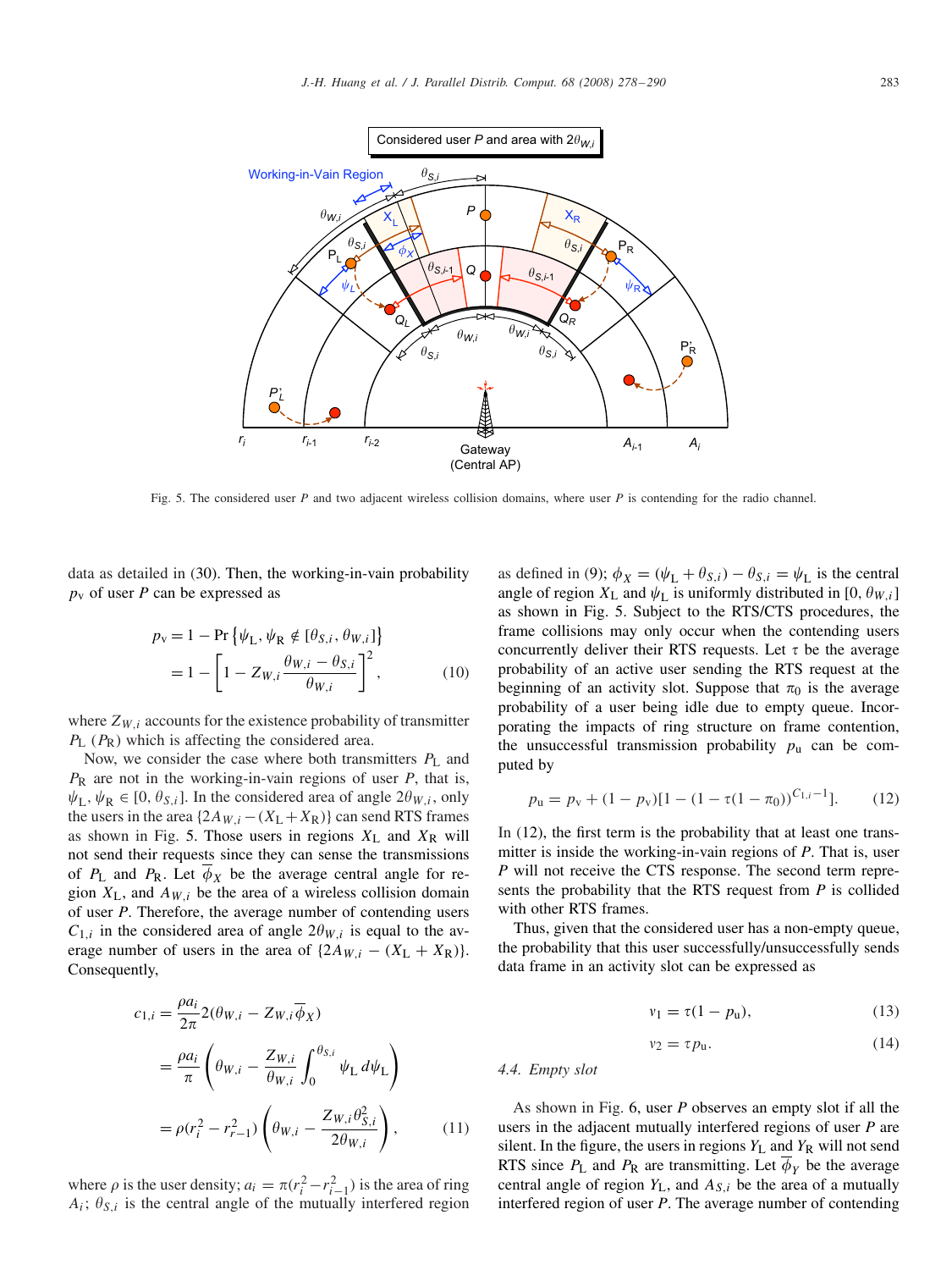

Fig. 6. The considered user *P* and its two mutually interfered regions, where user *P* is in backoff at the current slot.

<span id="page-6-1"></span>users  $C_{2,i}$  in the considered area of angel  $2\theta_{S,i}$  is equal to the average number of users in the area of  $\{2A_{S,i} - (Y_L + Y_R)\}\$ , and

$$
c_{2,i} = \frac{\rho a_i}{2\pi} 2(\theta_{S,i} - Z_{W,i} \overline{\phi}_Y)
$$
  
=  $\frac{\rho a_i}{\pi} \left( \theta_{S,i} - \frac{Z_{W,i}}{\theta_{W,i}} \int_0^{\theta_{W,i}} \max(0, \psi_L + \theta_{S,i} - \theta_{W,i}) d\psi_L \right)$   
=  $\rho(r_i^2 - r_{r-1}^2) \left( \theta_{S,i} - \frac{Z_{W,i} \theta_{S,i}^2}{2\theta_{W,i}} \right),$  (15)

where  $\phi_Y = \max(0, \psi_L + \theta_{S,i} - \theta_{W,i})$  is the central angle of region  $Y_L$ . Therefore, from the viewpoint of the considered user, the empty-slot probability is

$$
v_3 = (1 - \tau)[1 - \tau(1 - \pi_0)]^{c_{2,i} - 1}, \tag{16}
$$

<span id="page-6-2"></span><span id="page-6-0"></span>where the first term is the probability of the considered user being in backoff, and the second term represents the probability that all the other users are in backoff or idle.

### *4.5. Successful/unsuccessful transmission from other users*

To calculate the probability of successful transmission from other users, we consider user *P* and its adjacent mutuallyinterfered regions, as shown in Fig. [6.](#page-6-1) In the considered area of angle  $2\theta_{S,i}$ , the average number of contending users is  $c_{2,i}$ as derived in [\(15\)](#page-6-1). Given that user *P* is in backoff at the current slot, the probability that at least one user sends RTS is equal to  $p_{\text{otr}} = 1 - [1 - \tau(1 - \pi_0)]^{c_{2,i} - 1}$ . Suppose that  $X_j$ is the probability of the considered area being influenced by *j* neighboring transmitters. In the considered area of angle  $2\theta_{S,i}$ , the conditional probability that there is at least one successful

transmission from other users is equal to

$$
p_{\text{os}} = \frac{\sum_{j=0}^{2} (2s_{1,j} - s_{2,j})X_j}{p_{\text{otr}}},
$$
\n(17)

where  $X_j = \begin{pmatrix} 2 \\ j \end{pmatrix}$ j  $\left( \sum_{m,i}^j (1 - Z_{W,i})^{2-j}, s_{1,j} \right)$  is the probability that there is a successful transmission in the left-side mutually interfered region of user  $P$ , and  $s_{2,i}$  is the probability that there is a successful transmission in each mutually interfered region of *P*. Then, the probability that the considered user *P* observes successful/unsuccessful transmission(s) from other users in an activity slot can be expressed as

$$
v_4 = (1 - \tau) p_{\text{otr}} p_{\text{os}}, \tag{18}
$$

$$
v_5 = (1 - \tau) p_{\text{otr}} (1 - p_{\text{os}}), \tag{19}
$$

where the term  $(1 - \tau)$  accounts for the probability of the considered user being in backoff. The successful probabilities  $s_{1,j}$ and  $s_{2,i}$  will be derived in Appendix A.

### **5. Throughput analysis**

On top of the channel activity concept, we suggest an analytical throughput model for the ring-based WMN using the CSMA MAC protocol with RTS/CTS. In the throughput analysis, we also develop a bulk-arrival queueing model to describe user behavior under the non-saturation condition, considering the case where the forwarded frame and local frame may arrive at one user simultaneously. Although the 802.11a WLAN is used as an example here, the modeling framework can be applied to various wireless systems using different variation of CSMA protocol.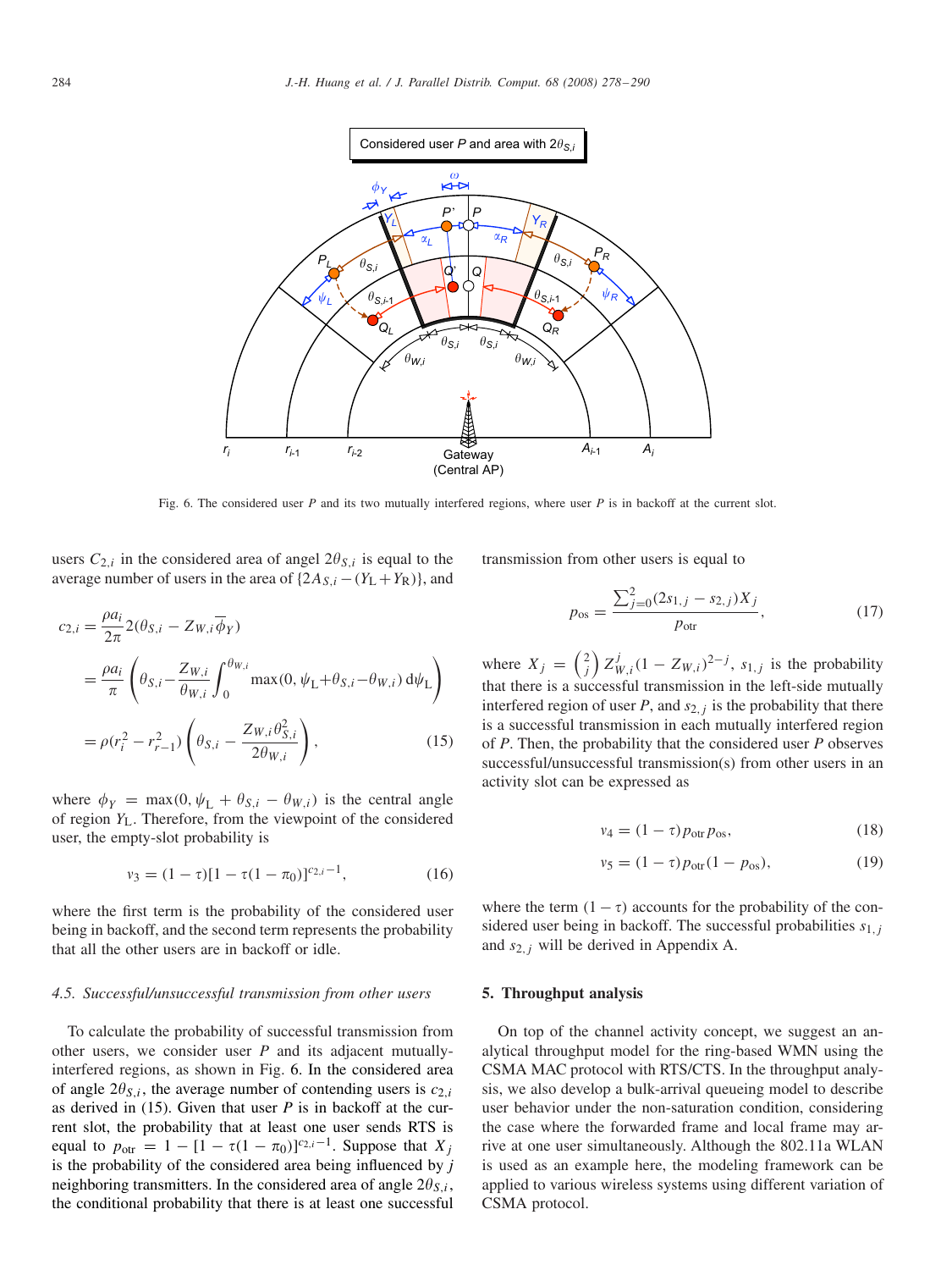### *5.1. Background*

Now we calculate the durations of a successful frame transmission and a collision in the IEEE 802.11a network. Let *l* be the payload size of data frame,  $m_a$  and  $m_c$  be the transmission PHY mode for data frame and that for control frame, respectively. Subject to the IEEE 802.11 CSMA MAC protocol with RTS/CTS, the successful frame transmission time  $T<sub>S</sub>$  and collision time  $T_{\rm C}$  are expressed as

$$
T_{\rm S} = T_{\rm RTS}(m_{\rm c}) + \delta + SIFS + T_{\rm CTS}(m_{\rm c}) + \delta + SIFS
$$
  
+ 
$$
T_{\rm DATA}(l, m_{\rm a}) + \delta + SIFS
$$
  
+ 
$$
T_{\rm ACK}(m_{\rm c}) + \delta + DIFS,
$$
 (20)

$$
T_{\rm C} = T_{\rm RTS}(m_{\rm c}) + \delta + EIFS,
$$
\n(21)

where  $\delta$  is the propagation delay; the durations of short interframe space (*SIFS*), distributed interframe space (*DIFS*) and extended interframe space  $(EIFS = SIFS + T_{CTS}(m_c) + DIFS)$  are specified in [\[14](#page-11-15)[,15\].](#page-11-16)  $T_{\text{DATA}}(l, m_a)$  is the transmission time for a data frame with payload size *l* using PHY mode  $m_a$ .  $T_{RTS}(m_c)$ ,  $T_{\text{CTS}}(m_c)$ , and  $T_{\text{ACK}}(m_c)$  are the transmission durations of RTS, CTS and acknowledgment (ACK) control frames using PHY mode  $m_c$ , respectively. According to the IEEE 802.11a WLAN standard [\[15\],](#page-11-16) the values of  $T_{\text{DATA}}(l, m_a)$ ,  $T_{\text{RTS}}(m_c)$ ,  $T_{\text{CTS}}(m_c)$  and  $T_{\text{ACK}}(m_c)$  can be specified.

# *5.2. Carried traffic load of a mesh user*

The carried traffic load of each mesh user includes its own traffic and the forwarded traffic from other users. Assume that an ideal load-balancing path selection is employed to avoid congested links [\[1](#page-11-1)[,12\].](#page-11-17) Hence, all the users in the inner ring  $A_i$  evenly share the forwarded traffic from the outer ring  $A_{i+1}$ . Suppose that the users are uniformly distributed with the density  $\rho$ . The average number of users  $k_i$  in ring  $A_i$  is  $k_i = \rho \pi (r_i^2 - )$  $r_{i-1}^2$ ) and  $(r_i - r_{i-1})$  is the width of ring  $A_i$ . Let  $R_D$  and  $R_{F,i}$  be the average traffic load generated by one user and the forwarded traffic load per user in ring  $A_i$ , respectively. With the load-balancing path selection, the carried traffic load  $R_i$  of a mesh user in ring  $A_i$  can be expressed as

$$
R_{i} = R_{F,i} + R_{D} = \frac{k_{i+1}}{k_{i}} R_{i+1} + R_{D}
$$

$$
= \left[ \frac{\sum_{j=i+1}^{n} k_{j}}{k_{i}} + 1 \right] R_{D}, \qquad (22)
$$

<span id="page-7-0"></span>and the forwarded traffic load per user is  $R_{F,i} = (\sum_{j=i+1}^{n} A_{j}^{n})$  $k_j / k_i$ ) $R_D$ . For the outermost ring  $A_n$ ,  $R_i = R_D$  and  $R_{F,i} = 0$ .

### *5.3. MAC throughput*

To evaluate the MAC throughput in the ring-based WMN, we should consider the impacts of the ring-based cell structure on frame contentions. Consider a binary exponential backoff procedure with the initial backoff window size of W. Let  $m_{\text{bk}}$ be the maximum backoff stage. The average backoff time can be calculated by

$$
\overline{B_k} = (1 - p_u) \frac{W - 1}{2} + p_u (1 - p_u) \frac{2W - 1}{2} + \cdots
$$
  
+ 
$$
p_u^{m_{bk}} (1 - p_u) \frac{2^{m_{bk}} W - 1}{2}
$$
  
+ 
$$
p_u^{(m_{bk}+1)} (1 - p_u) \frac{2^{m_{bk}} W - 1}{2} + \cdots
$$
  
= 
$$
\frac{[1 - p_u - p_u (2p_u)^{m_{bk}}]W - (1 - 2p_u)}{2(1 - 2p_u)},
$$
(23)

where  $p_u$  is the unsuccessful transmission probability with considering the effects of ring structure on frame contentions, as defined in [\(12\)](#page-5-1). Since an active user sends RTS requests every  $(\overline{B_k} + 1)$  slots on average [\[24\],](#page-11-18) the transmission probability  $\tau$ for an active user can be written as

$$
\tau = \frac{1}{\overline{B_k} + 1} = \frac{2}{1 + W + p_u W \sum_{i=0}^{m_{\text{bk}} - 1} (2p_u)^i}.
$$
 (24)

From [\(12\)](#page-5-1) and [\(24\)](#page-7-0), we can obtain the unique solution of  $\tau$  and  $p_{\rm u}$  for a given idle probability  $\pi_0$  of a user. The idle probability  $\pi_0$  will be derived by the following queueing model.

Fig. [7](#page-8-2) illustrates the proposed bulk-arrival discrete-time queueing model for a mesh user, where the state variable *s* represents the number of frames queued at the user. Let *l* be the data frame payload size. In this WMN, the total traffic to a mesh user includes the forwarded traffic from other users with mean arrival rate  $\lambda_F = R_{F,i}/l$  (frames/s) and the local traffic generated by user with mean rate  $\lambda_L = R_L/l$ . The forwarded frame and the local frame may arrive at one user simultaneously. According to the CSMA MAC protocol, in each activity time slot one user can successfully receive at most one forwarded frame. Therefore, we assume that the average arrival probability of forwarded traffic in an activity time slot is  $\alpha_F = \lambda_F T_v$ . Since the duration of activity slot is relatively short, we also assume that the probability of one local frame generated in a slot is  $\alpha_L = \lambda_L T_v$ . In addition, we note that a mesh user can successfully send one data frame in a slot with probability  $v_1$ , as discussed in Section [4.3.](#page-4-2)

Therefore, from above considerations, the number of frames queued at a user can be modeled by a semi-Markov model as shown in Fig. [7.](#page-8-2) The state-transition probabilities for the semi-Markov model can be expressed as

$$
\begin{cases}\np_{s,s+2} = \chi_2 = \alpha_L \alpha_F (1 - v_1), \\
p_{s,s+1} = \chi_1 = \alpha_L \alpha_F v_1 + \alpha_L (1 - \alpha_F) (1 - v_1) \\
+ (1 - \alpha_L) \alpha_F (1 - v_1), \\
p_{s,s-1} = \mu = (1 - \alpha_L) (1 - \alpha_F) v_1, \\
p_{s,s} = 1 - \chi_1 - \chi_2 - \mu,\n\end{cases}
$$
\n(25)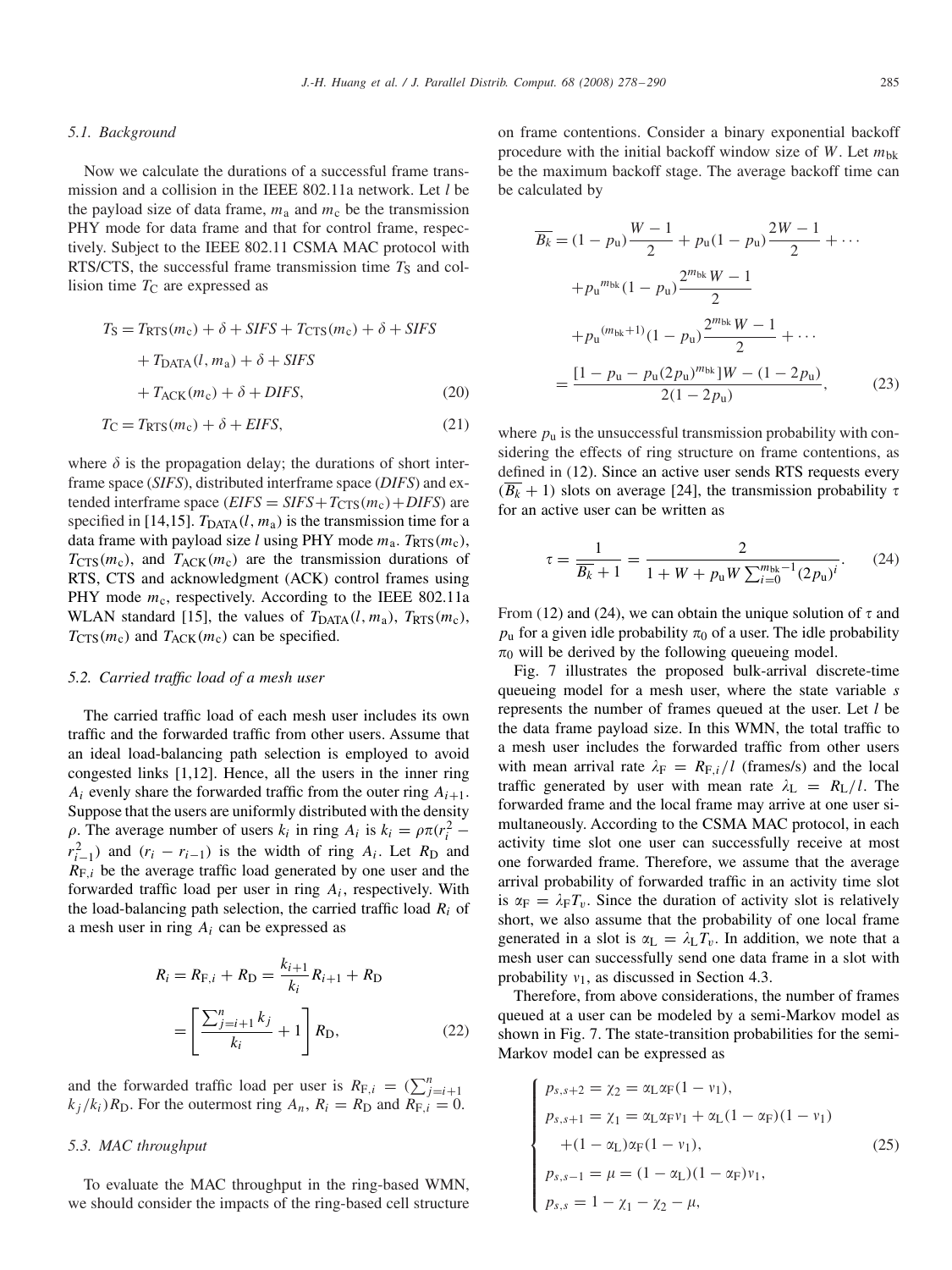

Fig. 7. State transition diagram for a user, where the state variable *s* is the number of frames queued at the user.

<span id="page-8-2"></span>where  $p_{s,s+2}$  represents the probability that two frames (one local frame and one forwarded frame) are simultaneously arrived in an activity slot, and no queued frame of the node is successfully delivered. Let  $\pi_s$  be the steady-state probability of *s* frames being queued at the node. Referring to Fig. [7,](#page-8-2) the global-balance equations for the considered queueing model can be written as

$$
\begin{cases}\n0 = -(\chi_1 + \chi_2 + \mu)\pi_s + \sum_{i=1}^2 \chi_i \pi_{s-i} + \mu \pi_{s+1}, \quad s \ge 2, \\
0 = -(\chi_1 + \chi_2 + \mu)\pi_1 + \chi_1 \pi_0 + \mu \pi_2, \\
0 = -(\chi_1 + \chi_2)\pi_0 + \mu \pi_1.\n\end{cases} (26)
$$

<span id="page-8-1"></span>Then, by the probability generating function approach [\[8\]](#page-11-20) with some manipulations, the generating function  $P(z)$  for the steady-state probability  $\pi_s$  can be expressed as

$$
\mathbb{P}(z) = \sum_{s=0}^{\infty} \pi_s z^s = \frac{\mu \pi_0}{\mu - (\chi_1 + \chi_2)z - \chi_2 z^2}.
$$
 (27)

<span id="page-8-0"></span>With the condition  $\mathbb{P}(1) = \sum_{s=0}^{\infty} \pi_s = 1$ , we can find the idle probability  $\pi_0$  of a mesh user

$$
\pi_0 = \frac{\mu - (\chi_1 + 2\chi_2)}{\mu} = 1 - \frac{\chi_1 + 2\chi_2}{\mu}.
$$
 (28)

Now we evaluate the MAC throughput of one user. With the activity slot concept, the average busy probability (average fraction of time)  $Z_{0,i}$  of one user being sending data and the channel utilization  $Z_{W,i}$  of a wireless collision domain can be expressed as

$$
Z_{O,i} = \frac{v_1 T_1}{\sum_{j=1}^5 v_j T_j} (1 - \pi_0) = \frac{v_1 T_1}{T_v} (1 - \pi_0), \quad (29)
$$

$$
Z_{W,i} = \rho A_{W,i} Z_{\text{O},i},\tag{30}
$$

where  $v_1$  is the probability that one user successfully sends a frame in an activity slot,  $T_1 = T_S$  is the time duration for successful frame transmission,  $T<sub>v</sub>$  is the average duration of an activity slot, and  $\rho A_{W,i}$  is the number of users in a wireless collision domain. From [\(8\)](#page-3-4), [\(13\)](#page-5-1) and [\(28\)](#page-8-1)–[\(30\)](#page-8-1),  $v_1$ ,  $T_v$  and  $\pi_0$ can be calculated by an iterative method. Then, the capacity  $H_i(d)$  of a mesh link between two users at a separation distance *d* can be calculated by

$$
H_i(d) = \frac{v_1 T_1}{T_v} \cdot \frac{l}{T_S} = \frac{v_1 l}{T_v},
$$
\n(31)

where *l* is the payload size of data frame. It is noteworthy that the payload size *l* of data frame is affected by the separation distance  $d$  and the PHY mode  $m_a$ , which will be discussed in the following.

#### *5.4. Impact of hop distance on transmission rate*

In a multi-hop network, the hop distance will also affect the throughput of relay link. Generally, the radio signal is affected by path loss, shadowing as well as multi-path fading. With all these radio channel effects, we assume that for a given transmission power the average reception ranges for eight PHY modes are  $d_j$ ,  $j = 1, 2, ..., 8$ , where  $d_1 > d_2 > ... > d_8$ . In principle, two users with a shorter separation distance can transmit at a higher data rate. Therefore, the transmission PHY mode m<sup>a</sup> is determined according to the separation distance *d* between two users. That is,

$$
m_{\mathbf{a}} = j \quad \text{if } d_{j+1} < d \leq d_j. \tag{32}
$$

Furthermore, we suggest that all data frames have the same transmission time  $T_{\text{DATA}}(l, m_a)$ . That is, the payload size *l* of data frame is determined by the adopted PHY mode  $m_a$ . As in [\[4](#page-11-21)[,10\],](#page-11-22) the same transmission time for each data frame can achieve fairness and avoid throughput degradation due to lowrate transmissions.

# **6. Numerical results**

In this section, we investigate the tradeoff between user throughput and cell coverage for the ring-based WMN. The analytical results are obtained by means of the proposed analytical throughput model and the optimization approach. The system parameters are summarized in Table [1.](#page-9-0) In this paper, the 802.11a WLAN is used as an example. The transmission PHY mode  $m_a$  for data frame is determined by the hop distance. Besides, the control frames (RTS/CTS/Acknowledge frames) are transmitted with PHY mode  $m_c = 1$  for reliability. The user density is assumed to be  $\rho = 10^{-4}$  (users/m<sup>2</sup>). We assume that each user transmits at the same power and the interference range is  $l_{RC} = \gamma_1 d_{\text{max}}$ , where  $\gamma_1$  is 1.3. By using the ring-based frequency planning scheme as in Section [2.2,](#page-2-2) four buffer rings can be achieved to avoid inter-ring co-channel interference. As in [\[4\],](#page-11-21) the chosen data frame payload sizes for eight PHY modes are {425, 653, 881, 1337, 1793, 2705, 3617, 4067}(bytes). Referring to the measured results in [\[5\],](#page-11-19) at a given transmission power the corresponding average reception ranges are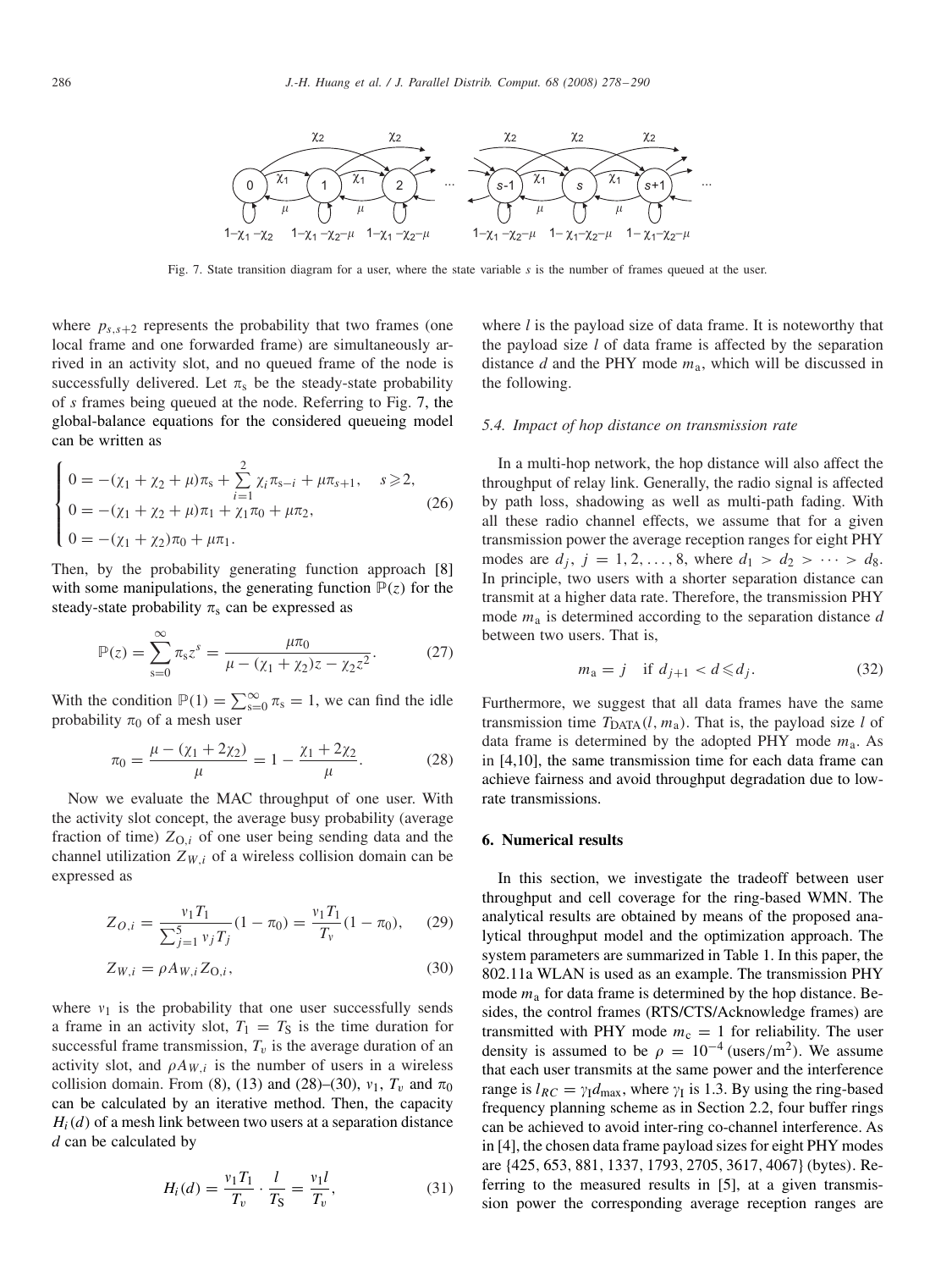<span id="page-9-0"></span>Table 1 System parameters for numerical examples

| Symbol           | Item                                           | Nominal value                        |
|------------------|------------------------------------------------|--------------------------------------|
|                  | User density                                   | $(100)^{-2}$ (users/m <sup>2</sup> ) |
| $R_{\rm D}$      | Demanded traffic of each user                  | $0.4, 0.8$ Mb/s                      |
| $d_{\min}$       | Min. ring width, i.e., $(1/\sqrt{\rho})$       | $100 \,\mathrm{m}$                   |
| $d_{\text{max}}$ | Max. reception range                           | $300 \,\mathrm{m}$                   |
| $l_{RC}$         | Interference range $(\gamma_1 D_{\text{max}})$ | $1.3 * d_{\text{max}}$ (m)           |
| m <sub>a</sub>   | PHY mode for data frame                        | $1-8$ $(6-54 \text{ Mb/s})$          |
| $m_c$            | PHY mode for control frame                     | 1 (fixed at $6$ Mb/s)                |

<span id="page-9-2"></span>

<span id="page-9-1"></span>Fig. 8. Cell coverage (cell radius  $r_n$ ) versus the number of rings *n* in a cell, for various user demanded traffic  $R_D$ .

 $d_i = \{300, 263, 224, 183, 146, 107, 68, 30\}$  (m). These reception ranges may vary for different environments. However, the proposed optimization approach is general enough for different WMNs with various reception ranges.

# *6.1. Tradeoff between user throughput and cell coverage*

Fig. [8](#page-9-1) illustrates cell coverage (defined as cell radius  $r_n$ ) against the number of rings *n* in a mesh cell for various demanded traffic per user  $R<sub>D</sub>$ . The optimal ring widths are determined by the proposed optimization approach. In general, as the number of rings *n* in a cell increases, cell coverage also increases. However, because of the limit of link capacity of users in the innermost ring near the gateway, cell coverage remains the same for a larger *n* (see  $n \geq 4$  in the case with  $R_D = 0.2$  Mb/s). Besides, it is shown that the number of rings *n* in a cell has a maximum value. For accommodating the increasing traffic as *n* increases, the ring width will be shortened to reduce the number of contending users and improve the link capacity. For example, if  $n = 3$ , the optimal ring widths for  $R_D = 0.4$  Mb/s are {113, 119, 211} (m). As the number of rings increases to  $n = 4$ , the optimal ring widths are reduced to {100, 103, 126, 136}(m). However, since the minimum



Fig. 9. Cell capacity versus the number of rings *n* in a cell, for various user demanded traffic  $R_D$ .

allowable ring width is constrained by the node density as in [\(3\)](#page-2-3), no feasible solution can be found for a larger *n* and thus the maximum value of *n* exists. In this example, the maximum number of rings in a cell is  $n = 6$  for  $R<sub>D</sub> = 0.2$  and  $n = 4$  for  $R_D = 0.4$  Mb/s.

From Fig. [8,](#page-9-1) we can observe the tradeoff between user throughput and cell coverage. To guarantee the throughput for each user, the number of users in a cell and cell coverage should be properly decreased when the user demanded traffic  $R<sub>D</sub>$  increases. In this example, when the user demanded traffic  $R<sub>D</sub>$  increases from 0.2 to 0.4 Mb/s, the optimal cell coverage is reduced from  $659 \text{ (m)}$  at  $n = 6$  to  $465 \text{ (m)}$  at  $n = 4$ . The corresponding optimal ring widths are {100, 100, 100, 100, 109, 150} (m) for  $R_D = 0.2$  and {100, 103, 126, 136} (m) for  $R_D = 0.4$  Mb/s, respectively.

In Fig. [9,](#page-9-2) cell capacity (defined as the overall throughput of a cell,  $\rho \pi r_n^2 R_D$ ) against the number of rings *n* in a cell for various user demanded traffic  $R<sub>D</sub>$  is shown. Because each user generates more traffic, a larger  $R_D$  can achieve higher cell capacity for  $n \leq 3$ , although with a smaller cell coverage. However, constrained by the link capacity of users in the innermost ring, the optimal cell capacity for various user demanded traffic  $R_D$  are almost the same at about 27 Mb/s as shown in the figure.

In the above figures, we investigate the interaction between user throughput and cell coverage. The optimal solution is determined by the proposed optimization approach, subject to the constraints on the link capacity and the ring width. These figures show that by ring-based frequency planning and properly designing the ring widths, the optimal cell capacity and coverage can be simultaneously achieved with a guaranteed throughput for each user.

### *6.2. Impact of ring sectorization*

Fig. [10](#page-10-1) compares the impact of ring sectorization on cell coverage, for  $R_D = 0.4 \text{ Mb/s}$ . As shown in the figure, since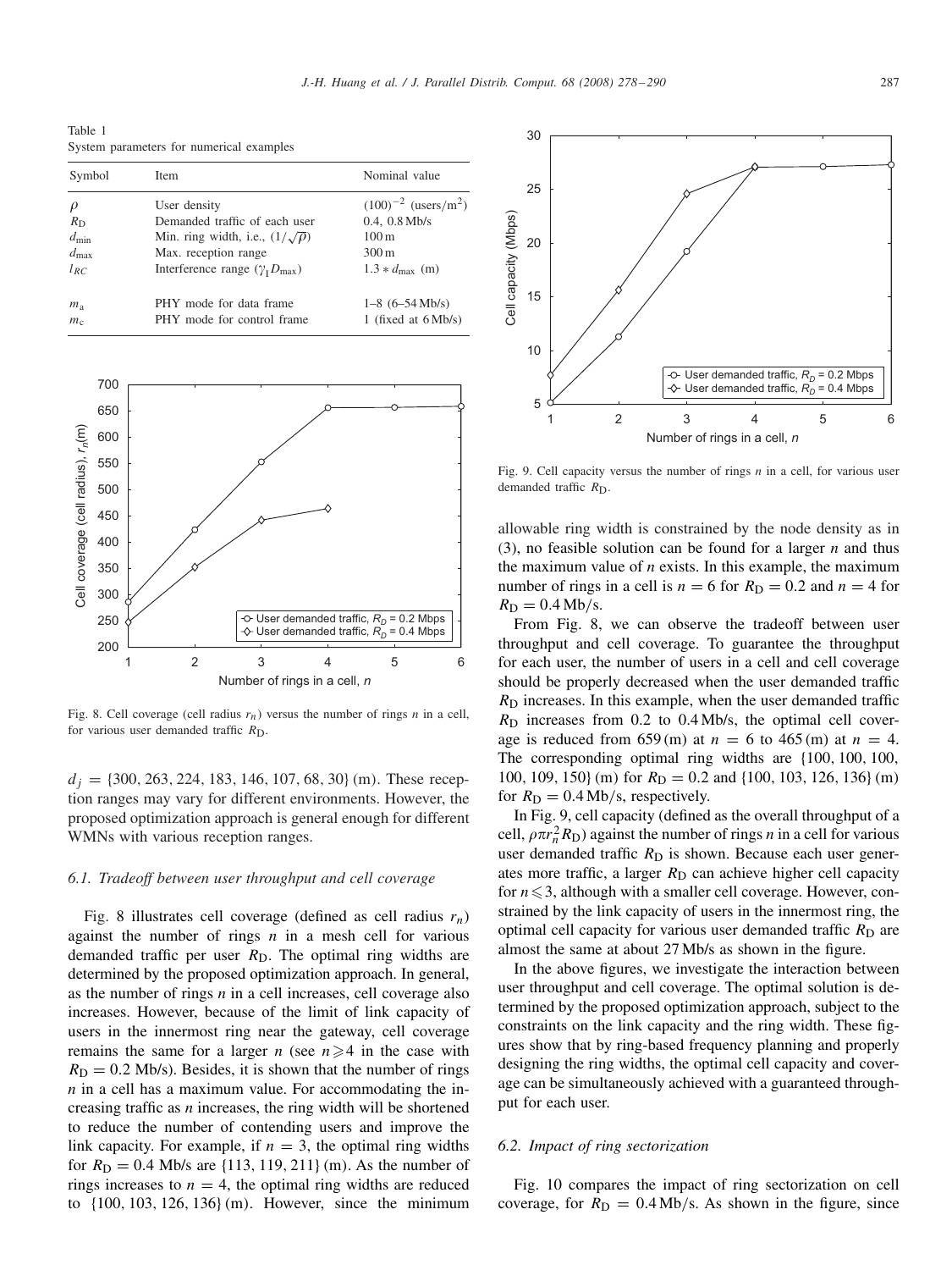<span id="page-10-0"></span>

<span id="page-10-1"></span>Fig. 10. Effect of ring sectorization on cell coverage (cell radius  $r_n$ ), for the user demanded traffic  $R_D = 0.4$  Mb/s.



<span id="page-10-3"></span><span id="page-10-2"></span>Fig. 11. Effect of ring sectorization on cell capacity, for the user demanded traffic  $R_D = 0.4$  Mb/s.

sectorizing the inner rings can reduce the number of contending users to overcome the throughput bottleneck issue near the gateway, cell coverage can be extended to serve more users. One can observe from the figure that if only ring  $A_1$  is sectorized, the optimal cell coverage can increase from 464 to 508 (m) at  $n = 4$ . If sectorizing both rings  $A_1$  and  $A_2$ , the optimal cell coverage increases to 703 (m) at  $n = 6$ .

In Fig. [11,](#page-10-2) the effect of ring sectorization on cell capacity for  $R_D = 0.4$  Mb/s is shown. In the figure, by sectorizing ring  $A_1$ , the optimal cell capacity can be improved by 20% over the case without sectorization. If the congested inner rings  $A_1$  and  $A_2$ are sectorized, the throughput bottleneck issue near the gateway can be overcome. By doing so, the optimal cell capacity will be further improved by 90% over the case with only sectorizing ring  $A_1$ .

Clearly, sectoring more inner rings can improve cell coverage and capacity. For sectorizing more rings, however, the system requires more available non-overlapping channels [16,23], since each mesh cell should be allocated with more channels to ensure sufficient buffer rings and reuse distance.

# **7. Conclusions**

This paper has investigated the tradeoff between user throughput and cell coverage in the WMN. To overcome the scalability and throughput bottleneck issues in the WMN, a scalable multi-channel ring-based WMN has been employed. An optimization approach has been applied to maximize coverage and capacity for the considered WMN, subject to the user throughput requirement.

In the ring-based WMN, a simple ring-based frequency planning scheme has been employed to reduce collisions, and to make the network more scalable in terms of coverage. We have also suggested sectorizing the congested inner rings to resolve the throughput bottleneck issue of the WMN. From the system design perspective, this paper has three important components. First, an analytical throughput model has been developed, which considers the effects of ring-based cell structure and frame contentions in the CSMA MAC protocol. Second, we have developed a bulk-arrival semi-Markov queueing model to describe user behavior in the non-saturation condition. Third, to investigate the optimal tradeoff between user throughput and cell coverage, we have applied an optimization approach to determine the optimal number of rings and the associated ring widths in a mesh cell. Numerical results have demonstrated that the optimal system parameters (that is, the number of rings and ring widths) can be determined analytically. In addition, both the capacity enhancement and coverage extension can be achieved with a guaranteed throughput for each user.

# **Appendix A. Successful probabilities,**  $s_{1,j}$  and  $s_{2,j}$

Now we derive the probabilities  $s_{1,j}$  and  $s_{2,j}$  mentioned in Section [4.5.](#page-6-2) As shown in Fig. [6,](#page-6-1) suppose that the considered area of angle  $2\theta_{S,i}$  is influenced by two neighboring transmitters  $P_L$  and  $P_R$ . Let  $\omega$  represent the position of the contending user P',  $\psi_L$  and  $\psi_R$  be the positions of the neighboring transmitters  $P_L$  and  $P_R$ . Accordingly, the central angles for regions { $A_{S,i} - Y_L$ } and { $A_{S,i} - Y_R$ } can be written as  $\alpha_L$  =  $\theta_{S,i}$  – max(0,  $\psi_L + \theta_{S,i} - \theta_{W,i}$ ) and  $\alpha_R = \theta_{S,i}$  – max(0,  $\psi_R$  +  $\theta_{S,i} - \theta_{W,i}$ ), respectively. Suppose that  $\tau_e = \tau(1 - P_0)$  is the effective transmission probability for one user.

Then, given the positions  $\omega$ ,  $\psi_L$  and  $\psi_R$ , the conditional probability that there is a successful transmission in the leftside mutually interfered region of user *P* can be expressed as

$$
s_{1,j}(\psi_L, \psi_R, \omega)
$$
\n
$$
= \begin{cases}\n\begin{pmatrix}\n\frac{\rho a_i}{2\pi} \alpha_L - 1 \\
1\n\end{pmatrix} \tau_e (1 - \tau_e) \frac{\rho a_i}{2\pi} (\beta_L + \beta'_L) - 2 \\
\text{for } \max(0, \psi_R - \theta_{S,i}) \leq \omega \leq \max(0, \theta_{S,i} - \psi_L), \\
0 \text{ otherwise.} \n\end{cases} (33)
$$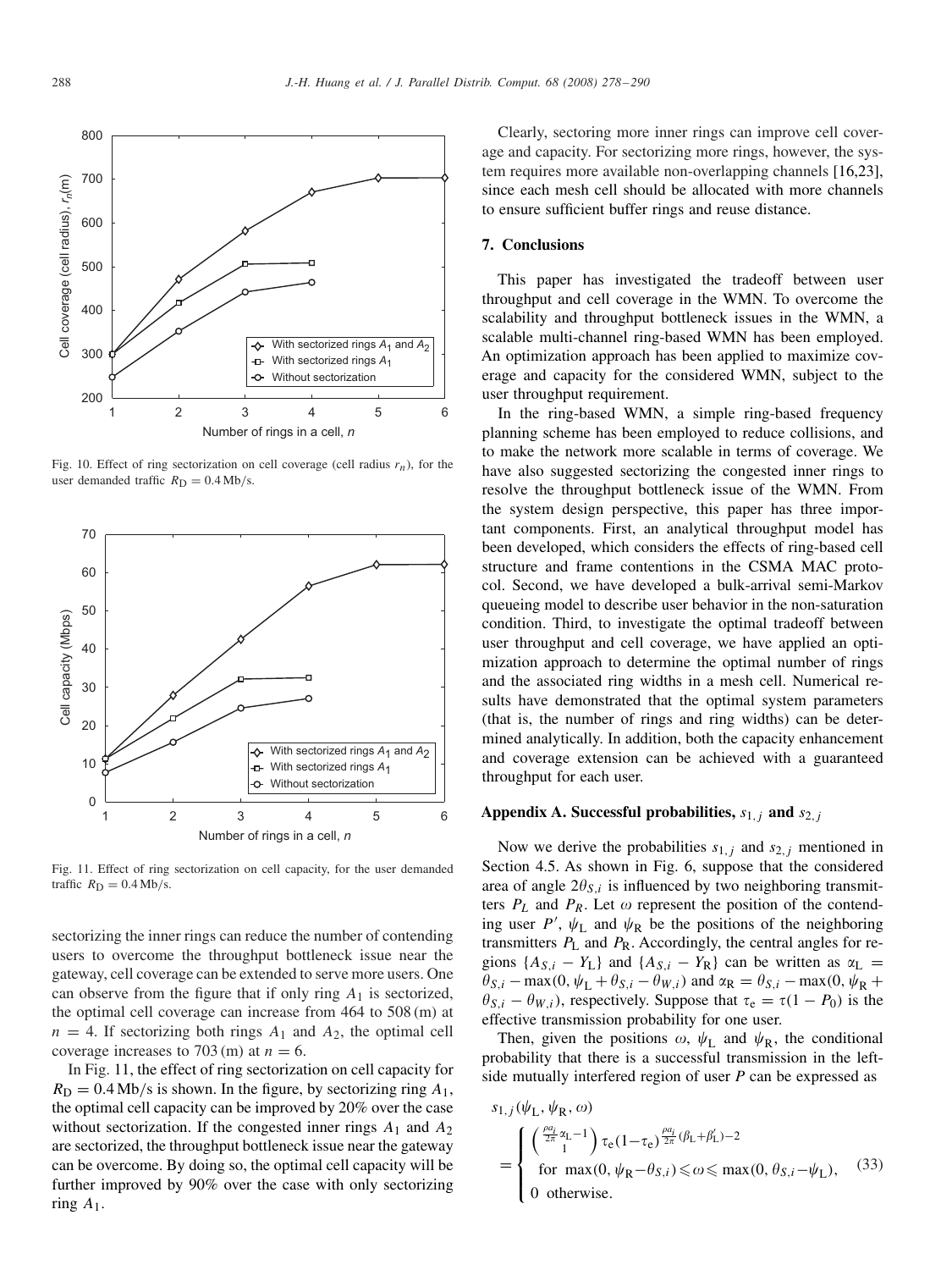<span id="page-11-22"></span><span id="page-11-17"></span><span id="page-11-11"></span><span id="page-11-8"></span><span id="page-11-7"></span>In [\(33\)](#page-10-3), the term  $\binom{(\rho a_i/2\pi)\alpha_{L}-1}{1}$ ) represents the probability that only user  $P'$  sends an RTS request in the left-side mutually interfered region of user *P*. The term  $(1 - \tau_e)^{(\rho a_i/2\pi)(\beta_L + \beta'_L) - 2}$ accounts for the probability that all the users except for  $P$  and  $P'$ in the adjacent wireless collision domains of  $P'$  are in backoff or idle, where  $\beta_L = \min(\omega + \theta_{W,i}, (\theta_{S,i} + \theta_{W,i}) - (\psi_L +$  $(\theta_{S,i})) = \min(\omega + \theta_{W,i}, \theta_{W,i} - \psi_L)$  and in the same way  $\beta'_{L}$  $= min(\theta_{W,i} - \omega, \theta_{W,i} - \psi_R)$ . In addition, the constraint for  $\omega$ means that both the neighboring transmitters  $P_L$  and  $P_R$  are not inside the working-in-vain regions of  $P'$ .

<span id="page-11-16"></span><span id="page-11-15"></span><span id="page-11-0"></span>By the same method, the conditional probability that there is a successful transmission in each mutually interfered region of user *P* can be obtained from

$$
s_{2,j}(\psi_L, \psi_R, \omega) = s_{1,j}(\psi_L, \psi_R, \omega)
$$

$$
\times \left[ \left( \frac{\frac{\rho a_i}{2\pi} \beta_R}{1} \right) \tau_e (1 - \tau_e)^{\frac{\rho a_i}{2\pi} \beta_R' - 1} \right].
$$
 (34)

<span id="page-11-10"></span><span id="page-11-9"></span><span id="page-11-4"></span><span id="page-11-3"></span>Here, the term within brackets represents the probability that there is also a successful transmission in the right-side mutually interfered region of user *P*, where  $\beta_R = \max(0, (\theta_{S,i} + \theta_{W,i}) (\psi_{R}+\theta_{S,i-1})-(\theta_{W,i}-\omega)) = \max(0, (\theta_{S,i}-\psi_{R})-(\theta_{W,i}-\omega))$ and  $\beta'_{\mathbf{R}} = \max(0, (\theta_{S,i} + \theta_{W,i}) - (\psi_{\mathbf{R}} + \theta_{S,i}) - (\theta_{W,i} - \omega)) =$  $max(0, \omega - \psi_R)$ .

<span id="page-11-18"></span><span id="page-11-5"></span>By averaging over the positions  $\omega$ ,  $\psi_L$  and  $\psi_R$ , the probabilities  $s_{1,j}$  and  $s_{2,j}$  for  $j = 2$  can be computed by

<span id="page-11-6"></span>
$$
s_{t,j} = \frac{1}{\theta_{W,i}^2} \int_0^{\theta_{W,i}} \int_0^{\theta_{W,i}} \int_0^{\alpha_L} \frac{s_{t,j}(\psi_L, \psi_R, \omega)}{\alpha_L} d\omega d\psi_R d\psi_L,
$$
  
for  $t = 1, 2$ . (35)

<span id="page-11-1"></span>In this section, we take the case of  $j = 2$  as an example to explain how to evaluate the successful probability  $s_{t,j}$ . By the same reasoning, one can also calculate the probabilities  $s_t$  i for  $j = 0, 1$ . Thus, the detailed derivations are omitted here.

#### <span id="page-11-13"></span><span id="page-11-12"></span>References

- [1] I.F. Akyildiz, X. Wang, W. Wang, Wireless mesh networks: a survey, Comput. Networks 47 (4) (2005) 445–487.
- <span id="page-11-21"></span>[2] G. Bianchi, Performance analysis of the IEEE 802.11 distributed coordination function, IEEE J. Select. Areas Commun 18 (3) (2000) 535–547.
- <span id="page-11-19"></span><span id="page-11-14"></span>[3] P. Chatzimisios, A.C. Boucouvalas, V. Vitsas, Packet delay analysis of the IEEE MAC 802.11 protocol, IEE Electron. Lett. 39 (2003) 1358–1359.
- <span id="page-11-2"></span>[4] L.J. Cimini, Z. Kostic, K.K. Leung, H. Yin, Packet shaping for mixed rate 802.11 wireless networks, United States Patent Application Number: US 20030133427, July 2003.
- <span id="page-11-20"></span>[5] CISCO, Data Sheet: Cisco Aironet 1200 Series Access Point. Available from: (<http://www.cisco.com/>).
- [6] X.J. Dong, P. Variya, Saturation throughput analysis of IEEE 802.11 wireless LANs for a lossy channel, IEEE Commun. Lett. 9 (2) (2005) 100–102.
- [7] T. Fowler, Mesh networks for broadband access, IEE Rev. 47 (1) (2001) 17–22.
- [8] D. Gross, C.M. Harris, Fundamentals of Queueing Theory, third ed., Wiley, New York, 1998.
- [9] P. Gupta, R. Kumar, The capacity of wireless networks, IEEE Trans. Inform. Theory 46 (2000) 388–404.
- [10] M. Heusse, F. Rousseau, G. Berger-Sabbatel, A. Duda, Performance anomaly of 802.11b, in: Proceedings of IEEE INFOCOM'03, April 2001, pp. 986–995.
- [11] G. Holland, N.H. Vaidya, Analysis of TCP performance over mobile ad hoc networks, Wireless Networks 8 (2–3) (2002) 275–288.
- [12] P. Hsiao, A. Hwang, H. Kung, D. Vlah, Load-balancing routing for wireless access networks, in: Proceedings of IEEE INFOCOM'01, March 2003.
- [13] J.-H. Huang, L.-C. Wang, C.-J. Chang, Capacity and QoS for a scalable ring-based wireless mesh network, IEEE J. Select. Areas Commun. 24 (11) (2006) 2070–2080.
- [14] IEEE 802.11, Wireless LAN Medium Access Control (MAC) and Physical Layer (PHY) Specifications, Standard, IEEE, August 1998.
- [15] IEEE 802.11a, Part 11: Wireless LAN, Medium Access Control (MAC) and Physical Layer (PHY) Specifications: High-Speed Physical Layer in the 5 GHz Band, supplement to IEEE 802.11 Standard, September 1999.
- [16] ITU World Radiocommunication Conference 2003, Resolution 229 [COM5/16], Use of the bands 5150–5250 MHz, 5250–5350 MHz and 5470–5725 MHz by the mobile service for the implementation of wireless access systems including radio local area networks, July 2003.
- [17] K. Jain, J. Padhye, V.N. Padmanabhan, L. Qiu, Impact of interference on multi-hop wireless network performance, in: Proceedings of ACM MobiCom'03, September 2003.
- [18] J. Jun, M. Sichitiu, The nominal capacity of wireless mesh networks, IEEE Wireless Commun. Mag. 10 (5) (2003) 8–14.
- [19] J. Li, C. Blake, D.S.J. De Couto, H.I. Lee, R. Morris, Capacity of ad hoc wireless networks, in: Proceedings of ACM MobiCom'01, July 2001.
- [20] S. Naghian, J. Tervonen, Semi-infrastructured mobile ad-hoc mesh networking, in: Proceedings of IEEE PIMRC'03, September 2003, pp. 1069–1073.
- [21] R. Pabst, et al., Relay-based deployment concepts for wireless and mobile broadband radio, IEEE Commun. Mag. 42 (9) (2004) 80–89.
- [22] L. Qiu, P. Bahl, A. Rao, L. Zhou, Troubleshooting multihop wireless networks, microsoft research, Technical Report MSR-TR-2004-11, November 2004.
- [23] Wi-Fi Alliance, Wi-Fi Alliance Certification of IEEE 802.11g, Q&A. Available from: ([http://www.wi-fi.org/opensection/pdf/tgg\\_qa.pdf](http://www.wi-fi.org/opensection/pdf/tgg_qa.pdf)).
- [24] Y.C. Yay, K.C. Chua, A capacity analysis for the IEEE 802.11 MAC protocol, Wireless Network (2001) 159–171.
- [25] M. Zhang, R. Wolff, Crossing the digital divide: cost-effective broadband wireless access for rural and remote areas, IEEE Commun. Mag. 42 (2) (2004) 99–105.





**Jane-Hwa Huang** received the B.S., M.S., and Ph.D. degrees in electrical engineering from the National Cheng-Kung University, Taiwan, ROC, in 1994, 1996, and 2003, respectively.

He joined the Department of Communication Engineering, National Chiao-Tung University, Taiwan, as a Postdoctoral Researcher from 2004 to January 2006, and a Research Assistant Professor since January 2006. His current research interests are in the areas of wireless networks, wireless multi-hop communications, vehicular communication networks, and radio resource management.

**Li-Chun Wang** received the B.S. degree in electrical engineering from the National Chiao-Tung University, Hsinchu, Taiwan, ROC, in 1986, the M.S. degree in electrical engineering from the National Taiwan University, Taipei, Taiwan, in 1988, and the M.Sc. and Ph.D. degrees in electrical engineering from Georgia Institute of Technology, Atlanta, in 1995 and 1996, respectively.